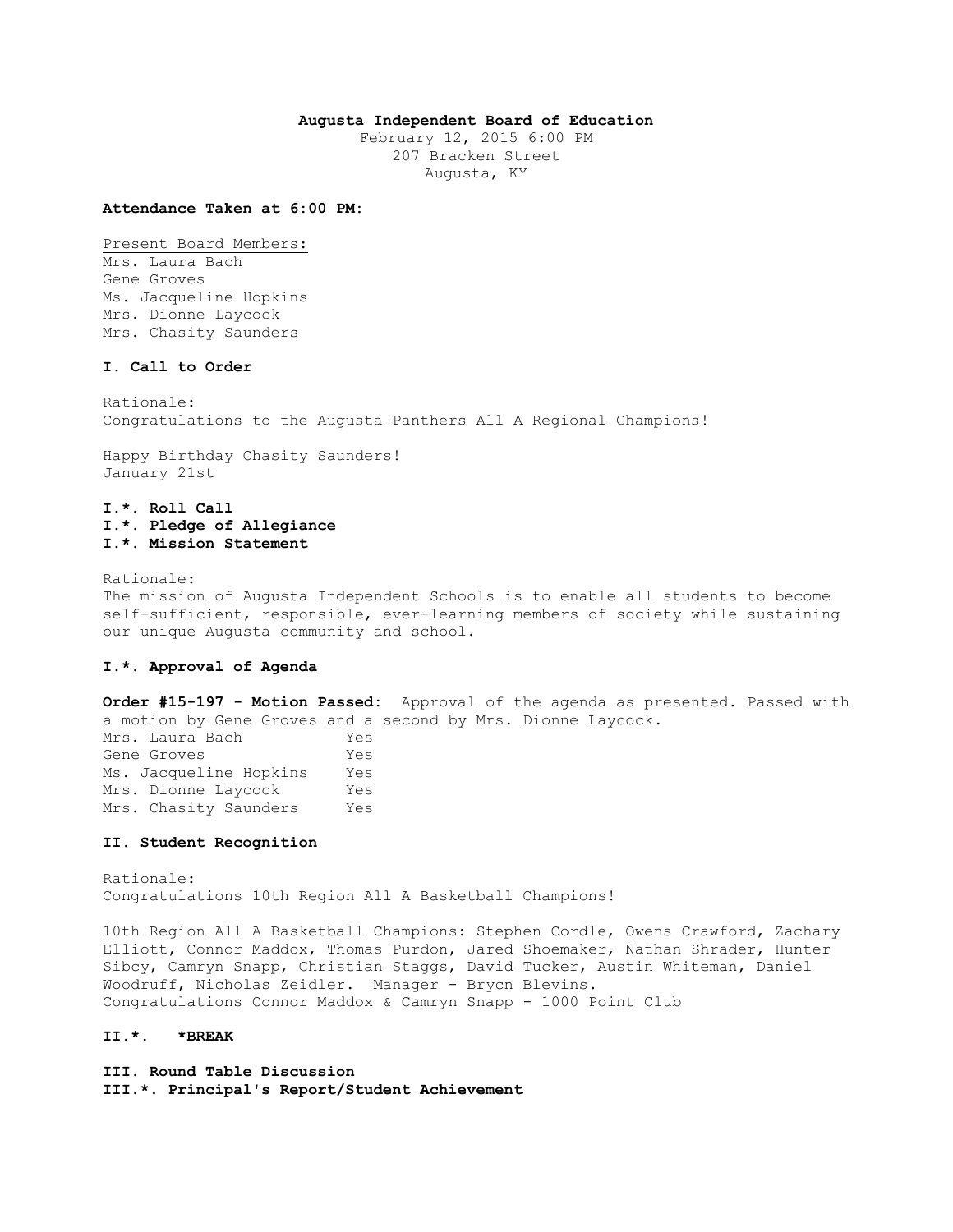## Rationale:

Principal, Robin Kelsch reported Operation Preparation plans for the entire month of March involving not only 8th and 10th graders as recommended by the Kentucky Department of Education but 8th-12th. He explained being a small school would allow participation in activities of all students in 8th-12th to have an opportunity for effective advising and planning for college and/or a career.

Mr. Kelsch stated preparations are underway for ACT, KOSSA, WorkKeys and ASVAB assessments which are all part of the accountability process for students to demonstrate college and/or career readiness.

## **III.\*. Budget**

### Rationale:

Finance Officer, Tim Litteral provided a budget report stating through the end of January, \$1,067,000 has been generated in revenue. Property taxes have brought in over \$187,000, motor vehicle taxes have generated over \$12,000 yearto-date. Utility taxes have generated \$62,200, up \$1,000 from last year. Tuition payments have caught up in January, now sitting at \$10,500, just \$250 less than at this point last year. Fitness Center revenues have increased nearly \$600. SEEK has seen a \$15,000 increase year-to-date, nearing \$750,000. Expenditures through January were approximately \$865,500, which is over \$22,000 less from last year. Receipts exceeded expenditures by approximately \$201,000 through January.

The school budget has expended \$13,400 through January, spending approximately \$1,100 this past month. 42.5% of the budget has been used. About \$18,500 remains in the school budget. Maintenance expenses through January are nearing \$121,000. \$66,000 has been spent on utilities and insurance. \$7,000 has been expended on general maintenance and custodial supplies. Over \$40,000 of the expense costs are for salaries and benefits. 52% of the maintenance budget has been utilized. Through the end of January, transportation costs are at \$49,000, with 50% of the transportation budget being utilized. \$8,000 has been expended on fuel year-to-date, with \$6,200 being spent on repairs, parts, and bus maintenance.

All special revenue fund projects are on target with regards to the budget. Food service income through January was \$112,500. This year's receipts currently exceed 2014 by \$10,000. Local revenues (receipts collected from student/adult meals) are up slightly from last year. Expenditures sit at \$86,000 year-to-date, which is over \$15,000 less than through this period last year. Food service currently reports a balance of \$26,500, but with outstanding purchase orders and checks that haven't cleared that total over \$11,000, the true balance is closer to \$15,500.

## **III.\*. Facilities Update**

#### Rationale:

The Energy Management Report for the December billing period indicated a decrease in total energy consumption of 30,155 kBTU (6.9%), which created a savings in energy cost of \$384. Through December-YTD, the district reduced energy consumption by 96,652 kBTU (6.2%), avoiding approximately \$2,642 in energy charges. Through December, we have used 29,895 (\$2,691) fewer kilowatthours (kWhs), but 52 (\$49) more CCF (hundreds of cubic feet) of natural gas, as compared to our 3-year (FY2010-FY2012) baseline averages. Also, attached were the weather data for Augusta and a comparison chart showing energy consumption and cost for the current and five previous years.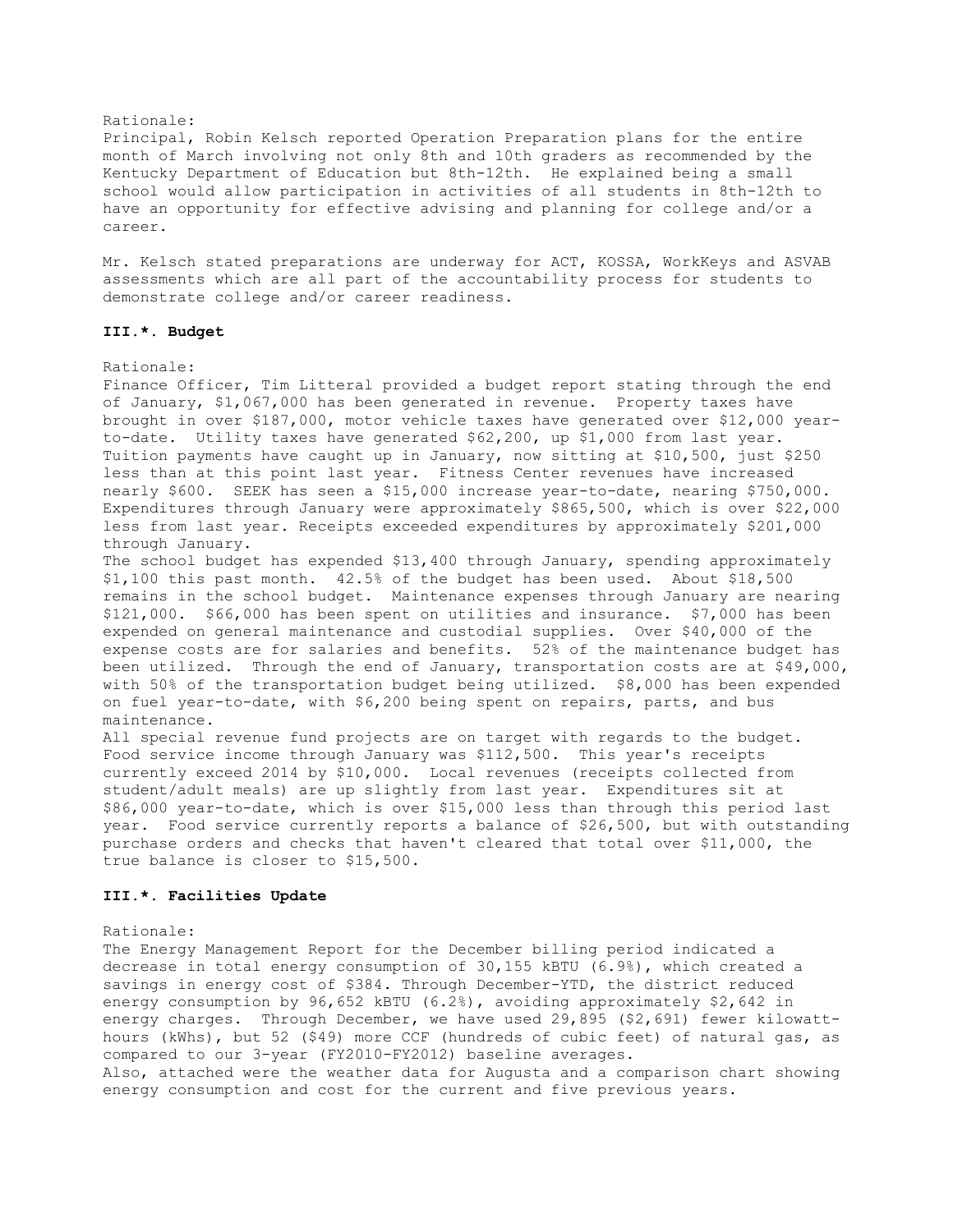Monthly Maintenance:

Pfizer repaired boilers Changed belts and filters on gym units Moved DVRs to conference room Repaired exterior door from basement classroom Repaired keypad for front door Repaired sink spray nozzle in cafeteria Repaired bike in fitness center

Building Project Update: BG-1 G. Scott & Associates, Architects

**Order #15-198 - Motion Passed:** Approve BG-1 Project Application Form from G.Scott & Associates, Architects. Passed with a motion by Ms. Jacqueline Hopkins and a second by Gene Groves. Mrs. Laura Bach Yes Gene Groves Yes Ms. Jacqueline Hopkins Yes Mrs. Dionne Laycock Yes Mrs. Chasity Saunders Yes

### **III.\*. Non-Resident Contract Criteria**

Rationale: Board members discussed the current Non-Resident Contract criteria and suggested adding criteria for non-resident students' having outstanding balances to be paid in full within a month.

**Order #15-199 - Motion Passed:** Passed with a motion by Gene Groves and a second

by Mrs. Chasity Saunders. Mrs. Laura Bach Yes Gene Groves Yes Ms. Jacqueline Hopkins Yes Mrs. Dionne Laycock Yes Mrs. Chasity Saunders Yes

#### **III.\*. Approve 2015-2016 School Calendar**

Rationale: The board discussed the adopted annual board calendar to change the July 16th meeting to July 23rd due to conflicts with the Annual KASA Conference and the 2015-2016 school calendar.

**Order #15-200 - Motion Passed:** Approve the 2015-2016 School Calendar passed with a motion by Mrs. Dionne Laycock and a second by Mrs. Chasity Saunders. Mrs. Laura Bach Yes Gene Groves Yes Ms. Jacqueline Hopkins Yes Mrs. Dionne Laycock Yes Mrs. Chasity Saunders Yes

#### **IV. Communications**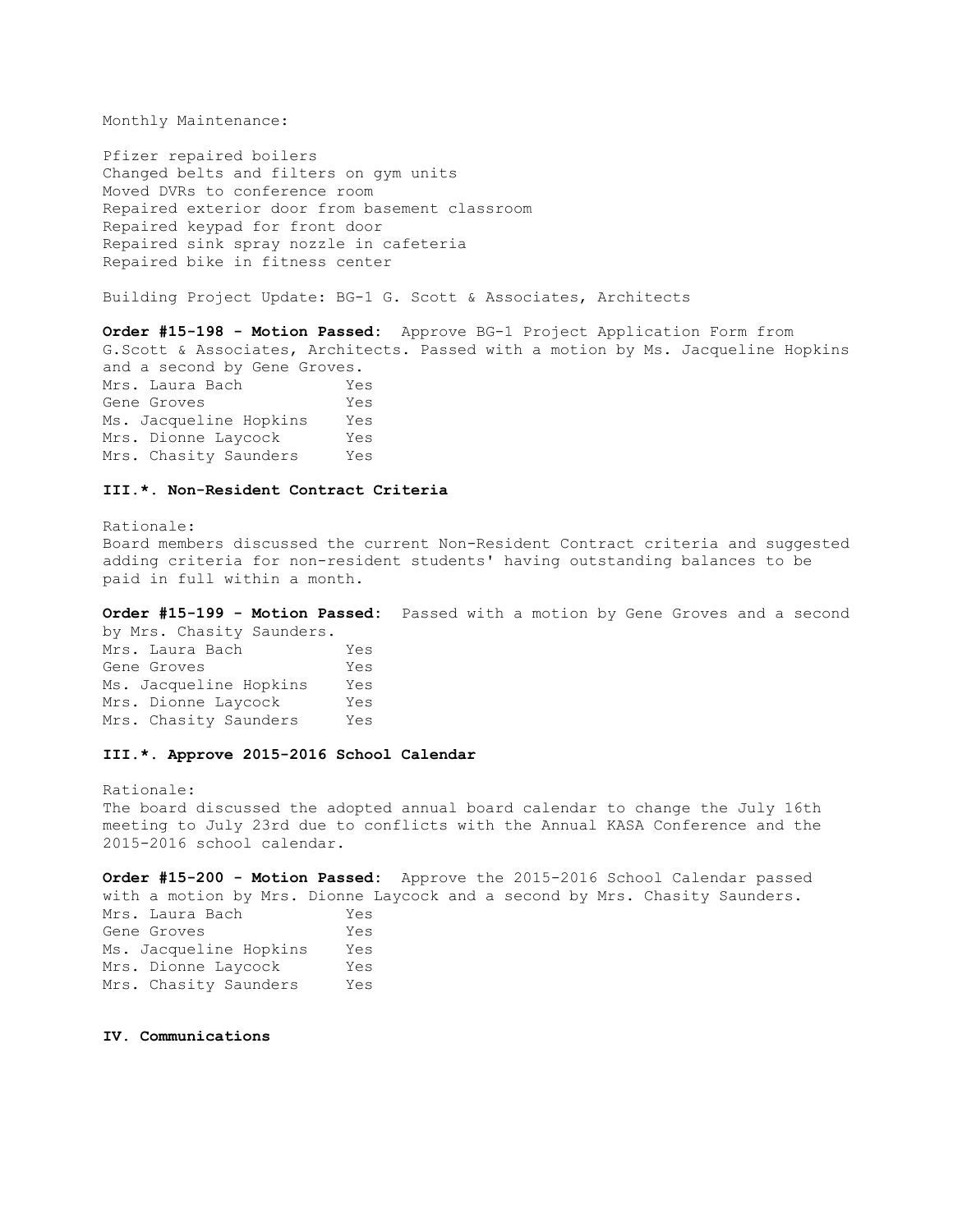### **IV.\*. Superintendent's Report**

#### Rationale:

Superintendent, Lisa McCane informed the board of meetings with KDE and local school district officials regarding the Mason County Area Technical Center to assist with program and enrollment challenges faced at the center.

Superintendent McCane reported Augusta Independent School seniors attended the Kentucky Federation for Advanced Manufacturing Education (KYFAME) Open House held at Hahn Automation in Hebron, KY. She stated the KYFAME is a companysponsored partnership of regional employers who share the goal of creating a pipeline of highly skilled workers. The apprentice-style training program allows students to spend two days in class each week and three days working at the business sponsoring them. After five semesters, students graduate with an associate's degree with little to no school debt thanks to their paid time at work. Once a student completes the program, they can accept a full-time job with their sponsor company or continue their education. Students receive hands-on and classroom training that gives them access to high-paying advanced manufacturing jobs. Students are typically paid \$12-\$14 per hour while completing the program. Superintendent McCane reported several students from A.I.S. are applying for the program.

Superintendent McCane reported the district has applied for the Freestore Foodbank Grant and Video Insight School Security Grant. Recently, the district received a \$300 KAAC Outreach Grant to purchase a new buzzer system for the elementary academic team.

Board members were provided with a legislative update.

January Attendance - 92.06% and Enrollment P-12: 293 and K-12: 278 **IV.\*. Citizens IV.\*. Board Members** 

Rationale: Board member, Dionne Laycock recommended set fundraisers for 6th-12th grade classes to prevent so much needed fundraising during the junior and senior years for the senior trip. Superintendent McCane stated a plan would be presented to the board during the next board meeting.

Board chairperson, Laura Bach discussed possible graduation speakers. Superintendent McCane stated possible speakers would be presented during the next meeting.

### **V. Business and Consent**

**Order #15-201 - Motion Passed:** Approval of the Business and Consent items as presented passed with a motion by Mrs. Dionne Laycock and a second by Ms. Jacqueline Hopkins.

Mrs. Laura Bach Yes Gene Groves Tes Ms. Jacqueline Hopkins Yes Mrs. Dionne Laycock Yes Mrs. Chasity Saunders Yes

**V.\*. Approve Previous Meeting Minutes** 

**V.\*. Approve Trip Requests** 

**V.\*. Approve Fundraisers**